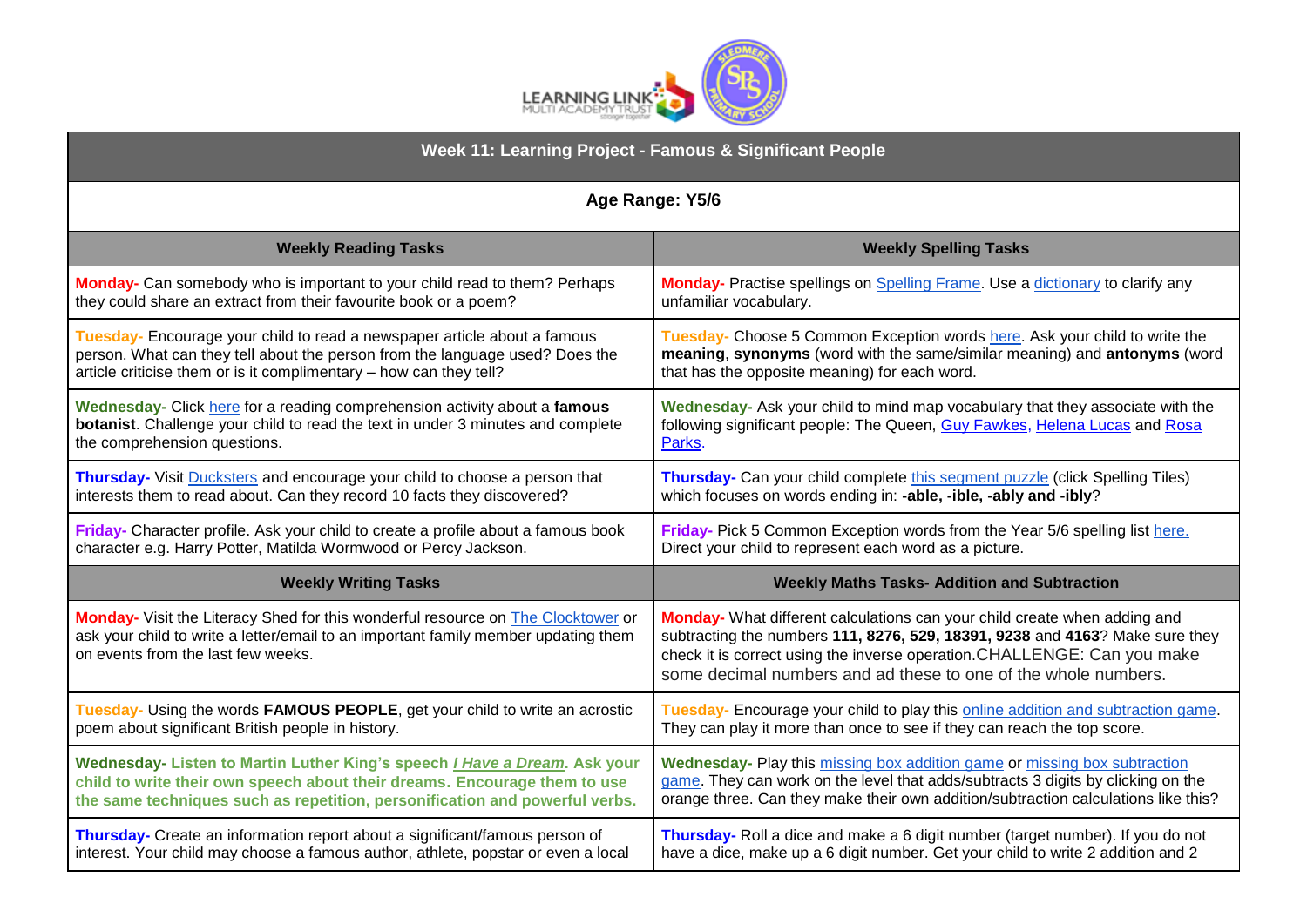| , hero such as a doctor or nurse. Include: birthplace, what they're most famous for, | subtraction calculations where the answer is the target number given. Make this       |
|--------------------------------------------------------------------------------------|---------------------------------------------------------------------------------------|
| significant events/achievements and any other interesting facts.                     | easier by reducing the number of digits in the target number.                         |
| Friday- Following on from yesterday's task, ask your child to write in role as that  | <b>Friday-</b> Get your child to find out when each family member was born and record |
| person and create a short autobiography of their life. Direct your child to think    | this. Ask your child to add all of the years up together and find a total. Add up the |
| about the person's emotions during key parts of their life.                          | l years from the same generation - which decade has the most/least members?           |

## **Learning Project - to be done throughout the week**

**The project this week aims to provide opportunities for your child to learn more about famous or significant people. Learning may focus on past or present inventors, explorers or scientists and how they influence society today.** 

- **Famous Brits-** Lots of significant people in history have been British. [Emmeline Pankhurst,](https://www.bbc.co.uk/bitesize/topics/zd8fv9q/articles/zh7kdxs) [Guy Fawkes](https://www.bbc.co.uk/bitesize/topics/zd8fv9q/articles/zdrrcj6) and [Mary Anning](https://www.bbc.co.uk/bitesize/topics/zd8fv9q/articles/zf6vb82) are just a few. Ask your child to research one of these or another famous Brit of their choice. They could create a fact file, a presentation, a chronological report of their life or present their research in any way they like.
- **The Queen's Speech- The Queen [spoke to the nation](https://safeyoutube.net/w/52C6) on Sunday 5th April from Windsor Castle. She had an important speech to deliver where she wanted to thank people for what they were doing and to give hope that things would eventually return to normal. Ask your child to think about what they would say if they had to speak to the nation? What messages of hope would they want to give to their friends and family? Your child could write their speech or record themselves delivering their speech. Remember to tweet a video of their speech using #TheLearningProjects**.
- Inspiration for Inventors- [These inventors](https://www.bbc.co.uk/teach/class-clips-video/design-and-technology-ks2-inspiration-for-inventions/zbs47nb) talk about where they found the inspiration for their inventions. Ask your child what problems they incur in their daily life? What inventions would make their life easier? How could they [turn their idea into a product?](https://www.bbc.co.uk/teach/class-clips-video/design-and-technology-ks2-developing-ideas-for-inventions/zdc7nrd) Direct your child to mind map ideas of how they could solve their problem before designing and annotating a product. Your child may even want to make a prototype or test parts of their design to see if it would work.
- **Significant to Me-** Discuss with your child a person who is significant to them. This could be a famous person who has inspired them or someone who has made a positive impact on them from their everyday life. Ask them to discuss the attributes that this person has - why are they inspiring? You could share someone who is significant to you with your child as well and talk about how they have influenced you. They may wish to draw a portrait of this person.
- What it Takes- Ask your child to watch [this interview](https://www.bbc.co.uk/teach/class-clips-video/pshe-ks1-ks2-proud-to-be-a-sportsperson/zmkfbdm) with Paralympic gold medallist Helena Lucas. In this interview it talks about the dedication needed to be a successful sportsperson. Direct your child to set themselves a goal to work on every day. They could create a poster outlining their goal and the steps they will take each day to work towards it. They may want to include steps they will take when they return to school.

# **STEM Learning Opportunities #sciencefromhome**

#### **Sophia Barnacle**

- Sophia was a British inventor who invented the Helter-skelter in 1907. Try using junk box material to make your own helter-skelter or marble run.
- Try and make a run that takes exactly 60 seconds for the marble to complete the run.
- To find out more about building your own marble run click [here.](https://bit.ly/2wKaj5O)

## **Additional learning resources parents may wish to engage with**